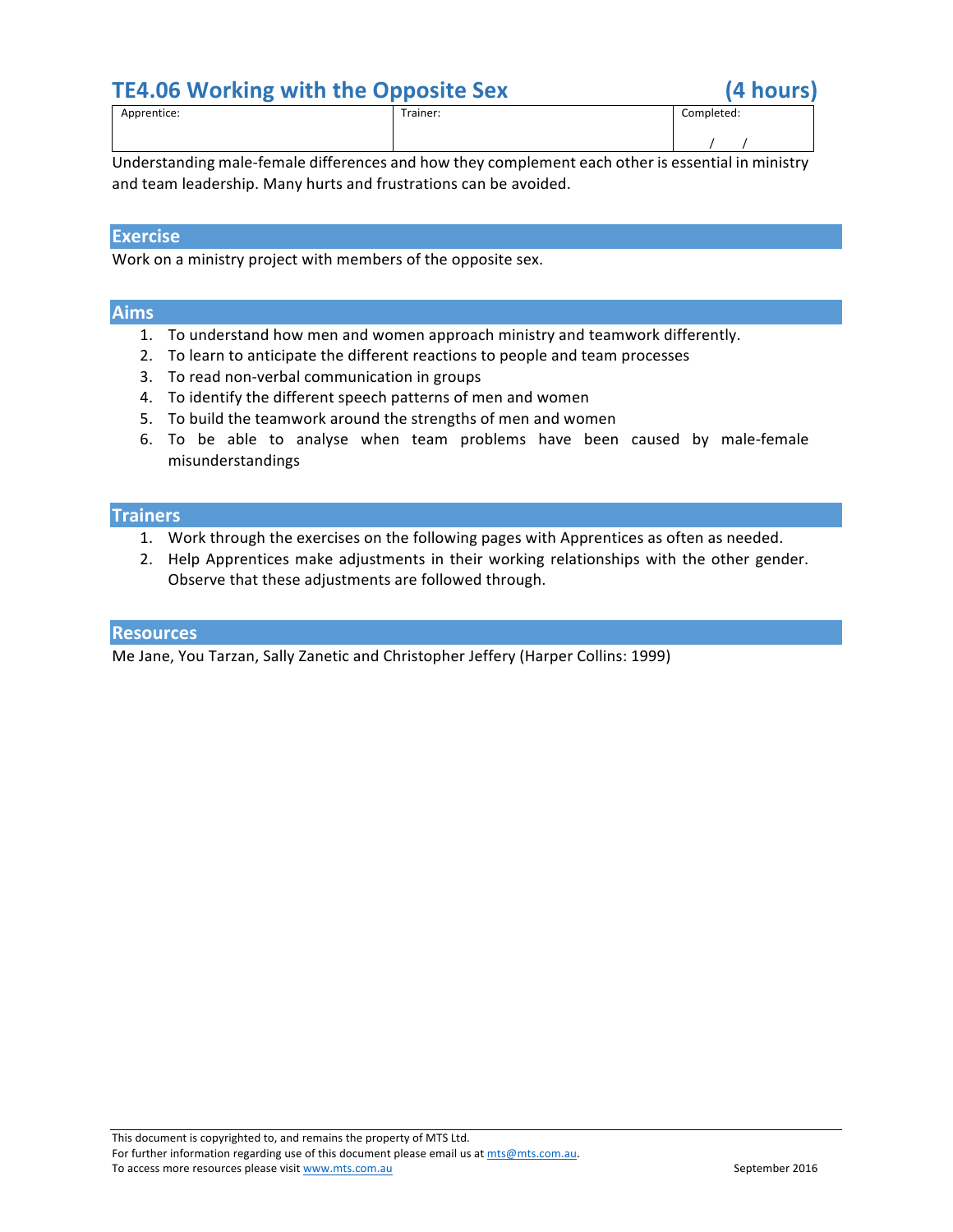## **Exercise 1**

After a team meeting or Bible study group, analyse the reactions, attitudes, speech and behavior of the men and women, using the table below. Add your own characteristics. Discuss your observations and draw some implications for men and women working together.

| <b>Characteristic</b>                             | Men | Women |
|---------------------------------------------------|-----|-------|
| Task-centred                                      |     |       |
| Aggressive                                        |     |       |
| Flexible approach to plans                        |     |       |
| Married to own ideas                              |     |       |
| Drawing others into discussion                    |     |       |
| Natural leader                                    |     |       |
| Encourager                                        |     |       |
| Doctrinaire                                       |     |       |
| High contributor                                  |     |       |
| Low contributor                                   |     |       |
| Volunteer for work                                |     |       |
| Must win the argument                             |     |       |
| Burdened by the ministry load                     |     |       |
| Practical and realistic                           |     |       |
| Concerned for the person more<br>than the outcome |     |       |
|                                                   |     |       |
|                                                   |     |       |